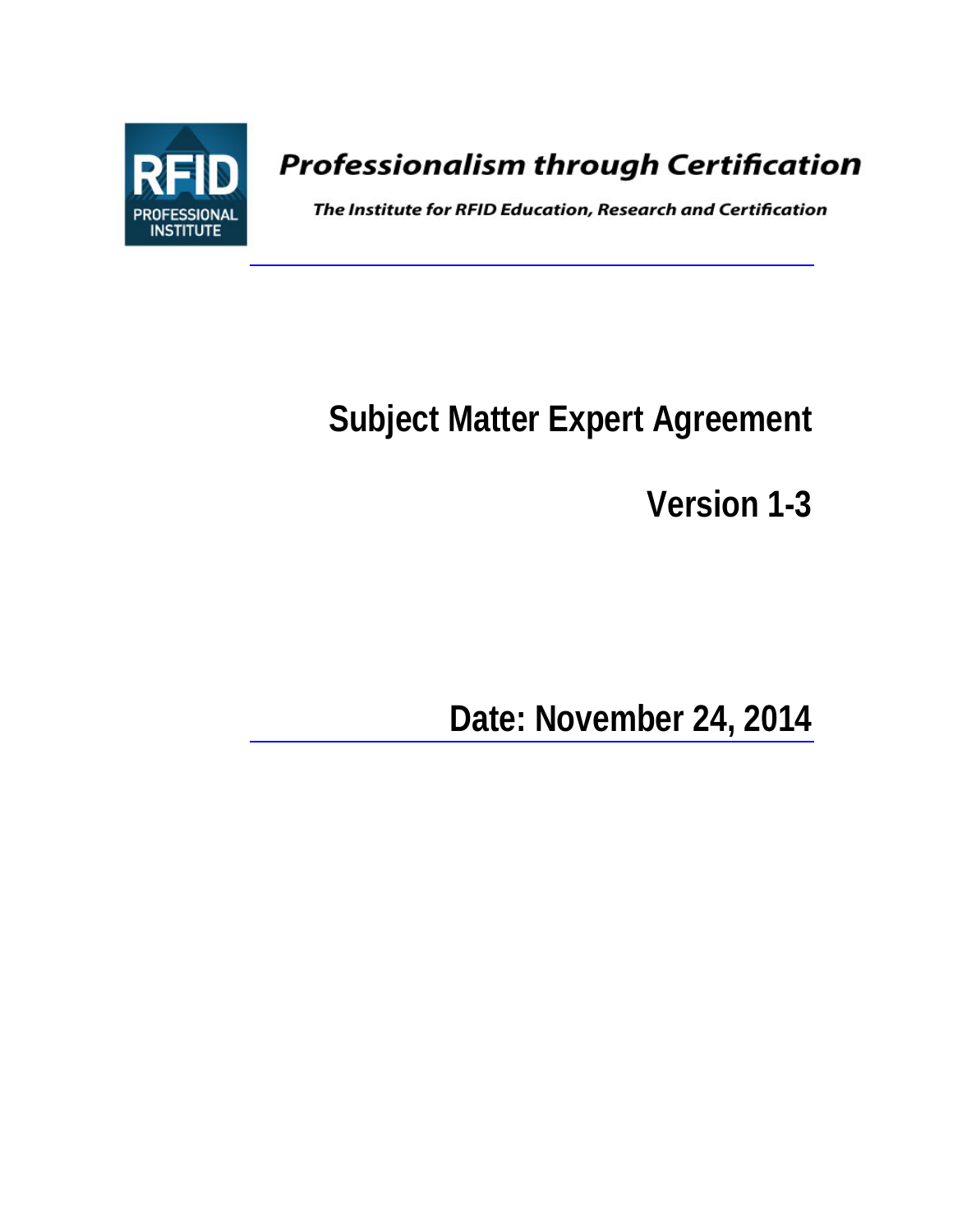

# **Chapter I Definitions**

#### **1 Definitions**

- **Affiliate** company or organization directly related to another company or organization thru ownership or commercial relationship
- **Answers** text, images, diagrams or forms defined as valid responses to test questions
- **Certification Program** series of activities undertaken under the auspices of the RFID Professional Institute Inc. to establish Specification of curricula, tests and answers for professional RFID certification
- **Confidential Information**  any and all information, including, but not limited to, examinations, content, test questions, test question responses, answers, analyses, studies, test procedures, test preparation, planning, any material marked "Confidential", or any other non-public records and information, that are developed or revised in connection with any RFID Professional Institute Certification Program
- **Contributor** person, company or organization that provides materials as Work Made For Hire for incorporation in the Certification Program
- **Materials** questions, answers, curricula, text, images, diagrams, screen designs and process flows contributed to the Certification Program
- **Representative** a person authorized by a Contributor to commit the Contributor and sign on its behalf
- **RFID** Radio Frequency IDentification
- **Specification** curricula, tests and answers used for professional RFID certification
- **Subject Matter Expert ("SME")** A person knowledgeable in one or more RFID subject areas who agrees to contribute their knowledge in the form of written or verbal certification examination content, test questions, test question responses and answers
- **Tests** sets of questions designed to illustrate whether or not a candidate displays a specific level of RFID related knowledge
- **Work Made For Hire** a work specially commissioned from Contributor(s) by the RFID Professional Institute Inc. for use as a contribution to a collective work as a part of an instructional text, as a test or as answer material for a test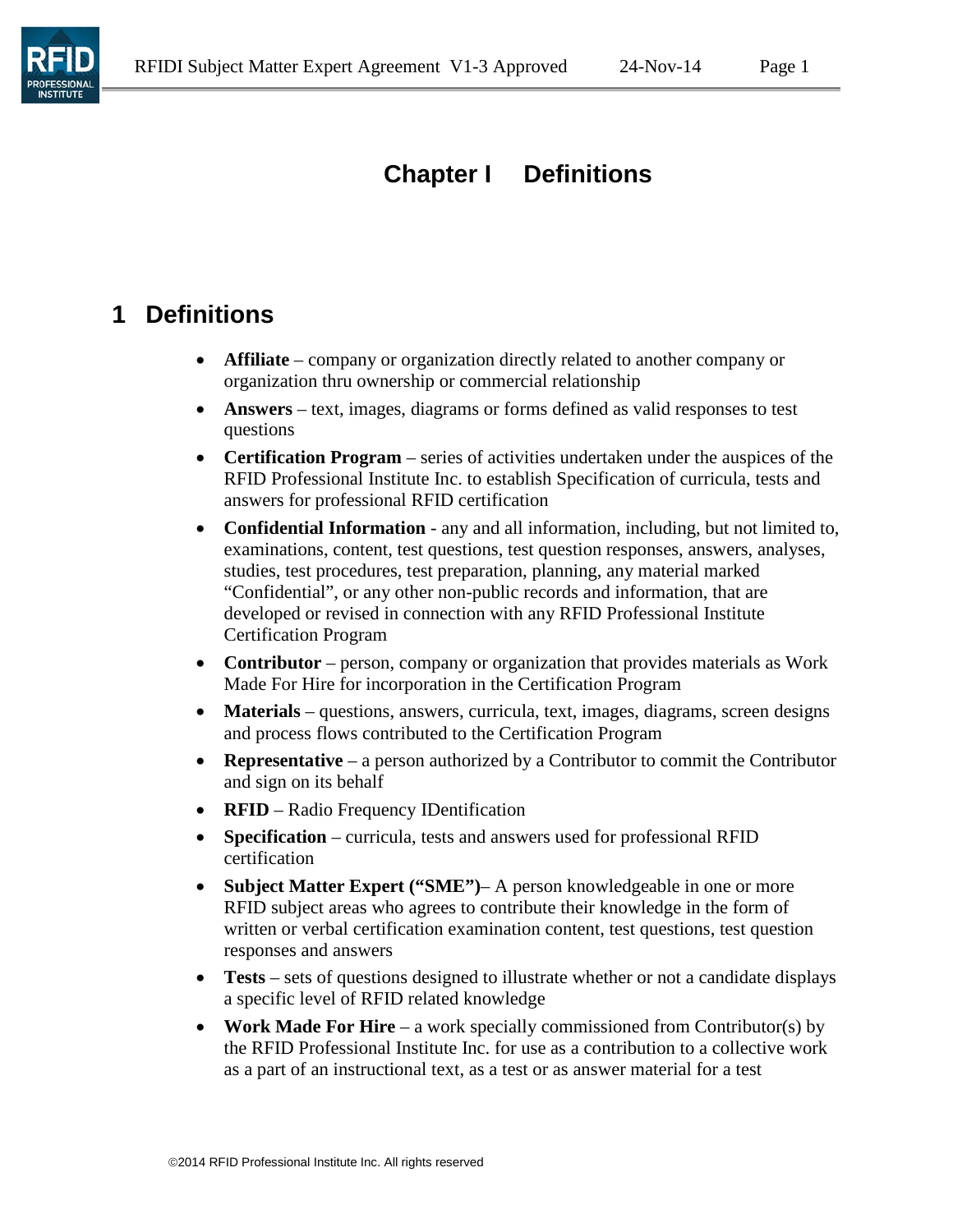# **Chapter II The RFID Professional Institute**

#### **2 Institute Mission & Objectives**

#### **2.1 Mission**

The Institute is dedicated to advancing the state-of-the-art in effective and appropriate application of Radio Frequency IDentification (RFID) technology in industry, government, and non-commercial organizations through technology-neutral, vendorneutral, and independent RFID education, certification(s), and applied RFID research.

Our mission is to promote the "public good" that comes from having industry and professionals achieve high levels of professionalism through the research, education, and development of the RFID science and knowledge-base; and validation of that knowledge obtained through professional certification

#### **2.2 Objectives**

:

The objectives of the Institute are:

- **1.** Advancing the science and state-of-the-art in effective and appropriate application of RFID technology in industry, government, and non-commercial organizations to better serve the public interest
- **2.** Providing a means of certifying the scope and level of an individual's RFID knowledge
- **3.** Ensuring that the certification is consistent and reliable over time
- **4.** Fostering professionalism in the RFID industry
- **5.** Ensuring consistency of certification across hardware and software platforms
- **6.** Developing a curriculum for RFID education aimed at obtaining certification
- **7.** Providing a mechanism for certification renewal after a specific interval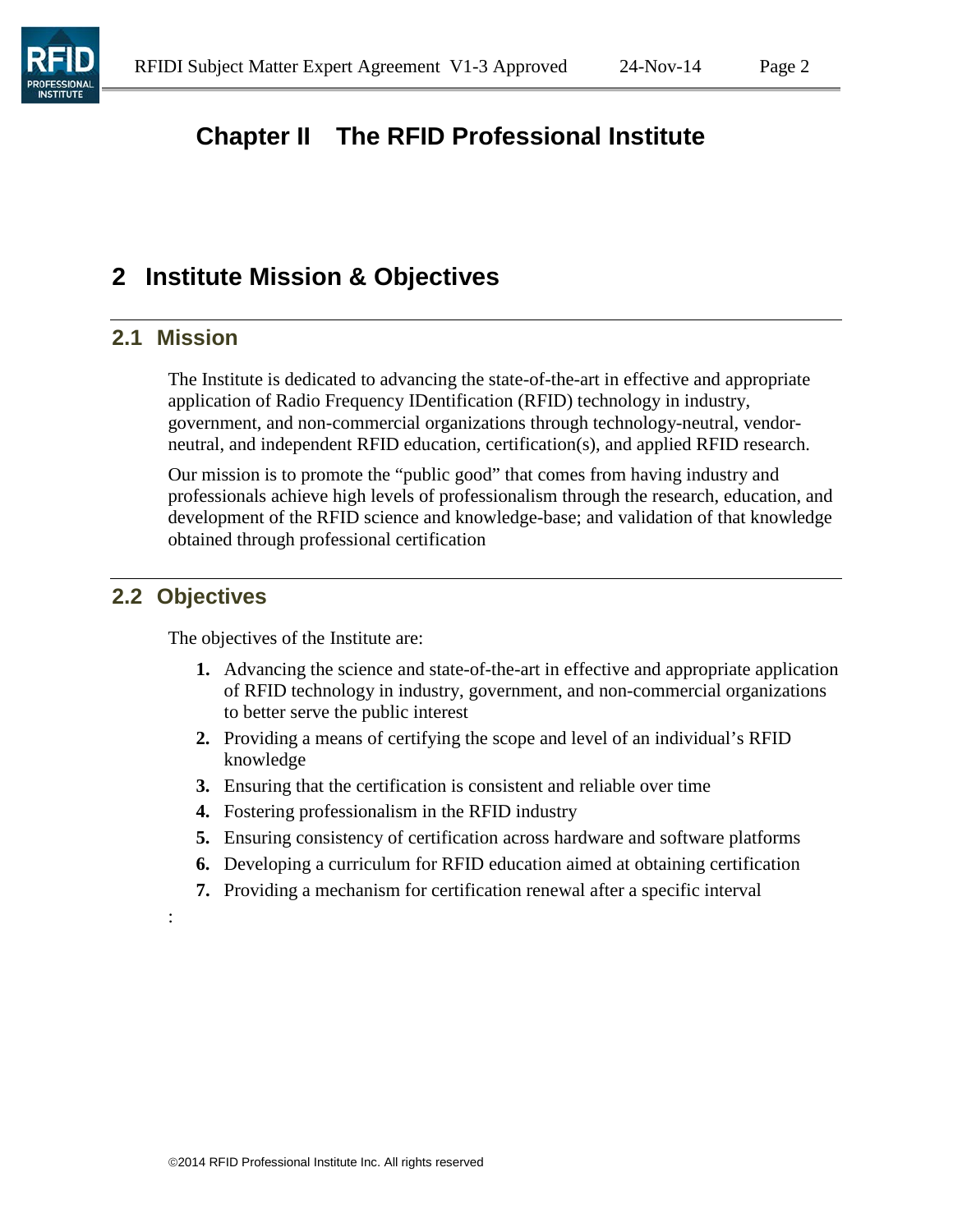

# **Chapter III Confidential Information**

#### **3 SME Obligations**

In order to ensure the highest standard of integrity of the RFID Professional Institute, Inc. examinations, the SME agrees as follows:

- **1.** The SME will keep confidential and secret any and all Confidential Information, that are disclosed to or discovered by him/her as a result of their participation in any International RFID Professional Institute, Inc. Certification Program
- **2.** The SME will treat all Confidential Information as the RFID Professional Institute, Inc.'s sole property and proprietary information; and take all steps necessary to ensure its confidentiality.
- **3.** The SME will use Confidential Information only as needed for the purposes of their contribution to the RFID Professional Institute, Inc. Except for the purposes of carrying out such duties, the SME will not copy or otherwise duplicate Confidential Information or knowingly allow anyone else to access, review, copy or otherwise duplicate Confidential Information.
- **4.** The SME will return to the RFID Professional Institute, Inc. all Confidential Information in their possession or control at the completion of his/her contribution, or upon RFID Professional Institute's request, whichever is earlier
- **5.** Upon discovery of any unauthorized use or disclosure, or suspected unauthorized use or disclosure, of Confidential Information, the SME will promptly inform the RFID Professional Institute, Inc. in writing of such unauthorized use or disclosure. The SME will cooperate with RFID Institute in every reasonable way to help RFID Professional Institute regain possession of Confidential Information and prevent its further unauthorized use or disclosure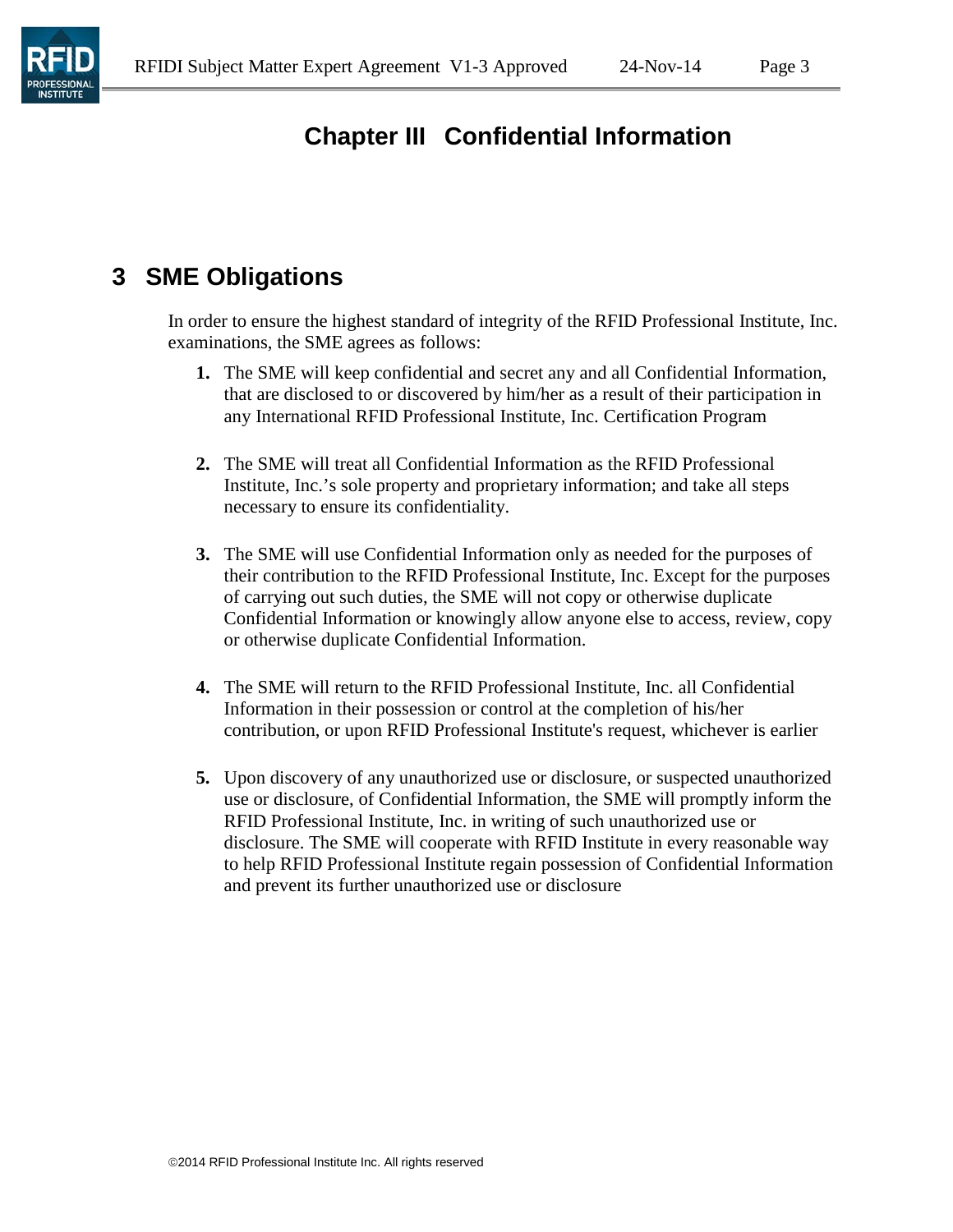

# **Chapter IV Intellectual Property**

#### **4 IRFIDI Intellectual Property**

#### **4.1 Work Made For Hire**

The SME agrees materials that (s)he contributes to, develops or helps to develop for the Certification Program is work specially commissioned by the RFID Professional Institute Inc. for use as part of that program.

The SME expressly agrees that all such work shall be considered as "Work Made For Hire" as defined by United States Code Title 17 Chapter 1 § 101 - Definitions Paragraph (2) copyright law and the sole property of the International RFID Institute Inc.

The SME further agrees that all such work shall be performed on a pro bono basis unless compensation is deemed appropriate by the RFID Professional Institute Inc. Board of Directors.

## **5 Third Party Intellectual Property**

The SME agrees that (s)he will not submit a contribution that (s)he knows violates the Copyright or Trade Secret rights of any third party.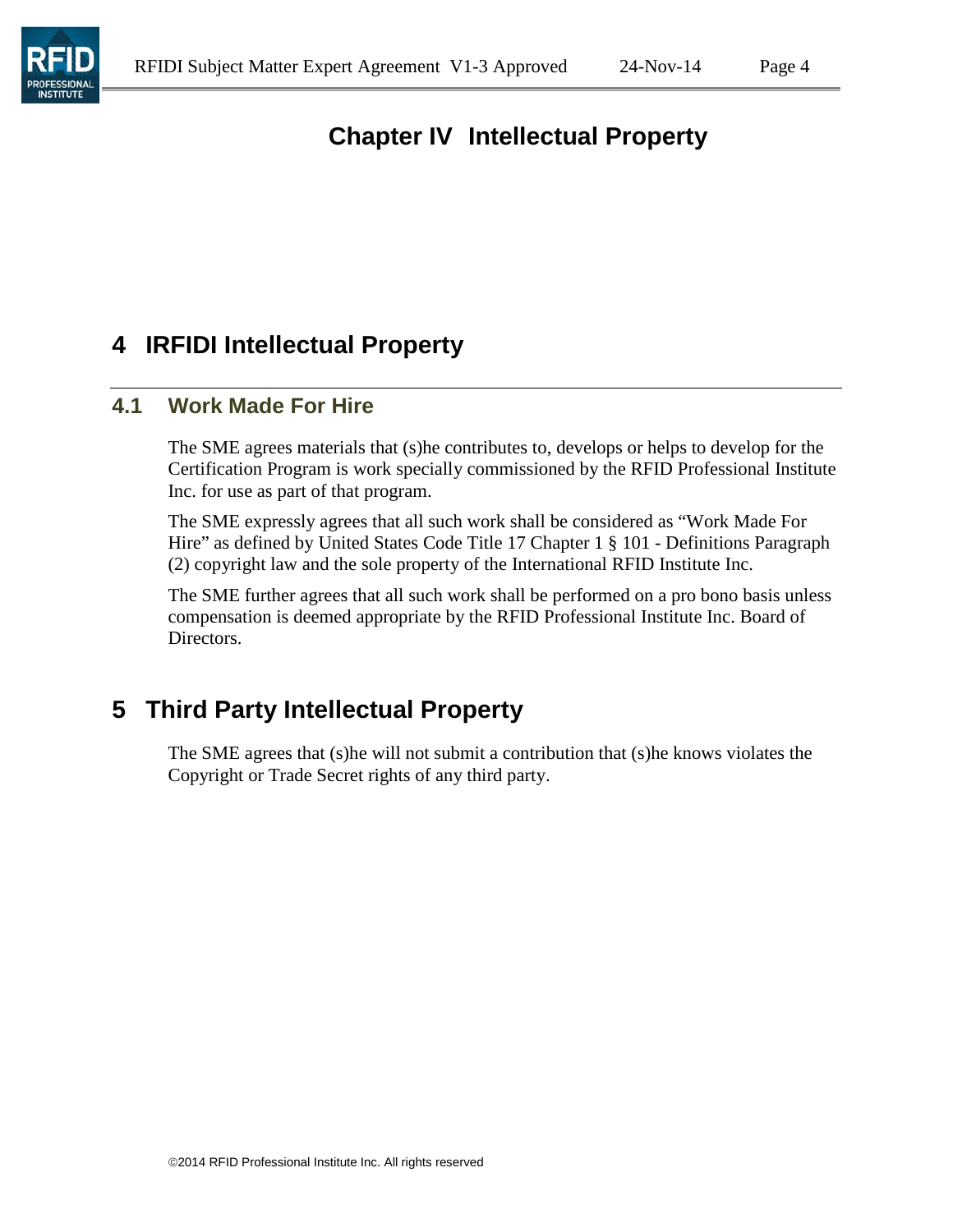## **Chapter V Acceptance**

#### **6 Acceptance of Terms**

SME understands, admits and consents to the terms hereof as a condition of their contribution as a Subject Matter Expert to the RFID Professional Institute Inc.

#### **7 Representative Authorization**

Designation of the Representative(s) by SME is hereby made by an officer or equivalent individual authorized and having the power to bind the SME to the terms and conditions hereof.

#### **8 Termination of This Agreement**

This agreement may be terminated by the RFID Professional Institute, Inc. by giving notice in writing delivered to the last address communicated to the Institute by the SME.

Unless terminated by the RFID Professional Institute, Inc., this Agreement shall remain in full force and effect.

#### **9 Designated Representative**

#### **9.1 Receiving Notice**

The SME designates the Representative identified below for the purpose of receiving notice under this Agreement.

#### **9.2 Change of Designated Representative**

The SME may change the designated Representative by written notice to the RFID Professional Institute Inc.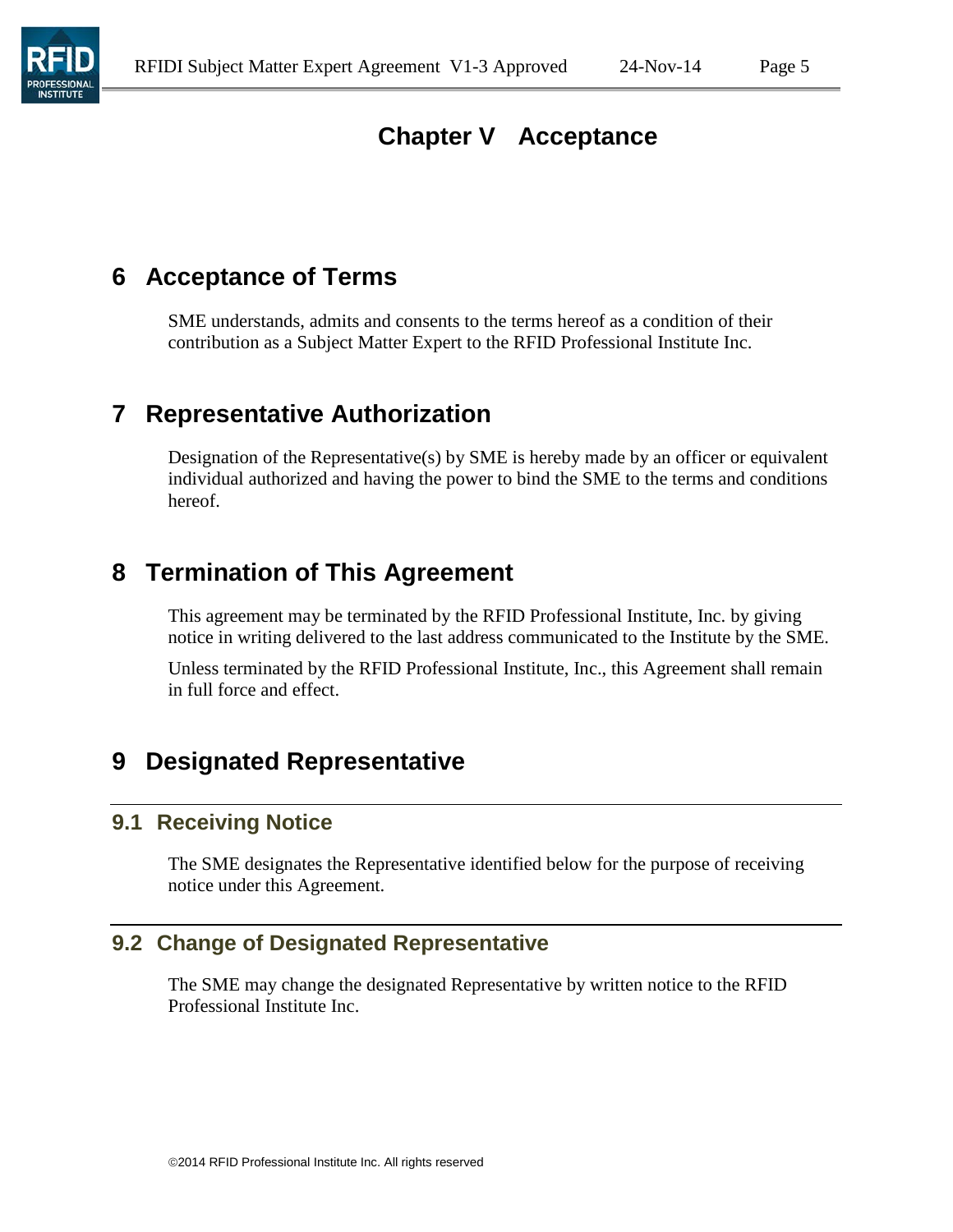#### **10 No Joint Venture**

Nothing contained in this Agreement and no action taken by the SME shall be deemed to render the SME or its Affiliates an employee, agent or representative of the RFID Professional Institute Inc. or any other SME or their Affiliates, or shall be deemed to create a partnership, joint venture or syndicate among or between any of the SME or their Affiliates or the RFID Professional Institute Inc.

#### **11 Prior Subject Matter Expert Agreements**

This Subject Matter Expert Agreement supersedes and replaces any and all prior representations, agreements and understandings relating to SME contributions to the RFID Professional Institute, including without limitation any prior version of this Agreement. The terms of this Agreement cannot be amended without express consent of both the SME and the RFID Professional Institute, Inc. to any such revision.

#### **12 Governing Law**

The SME agrees that any and all disputes arising hereunder shall be governed by and interpreted in accordance with the laws of the United States of America and the laws of the Commonwealth of Virginia. The SME hereby submits to the jurisdiction of the state and federal courts of the Commonwealth of Virginia for the resolution of any of such disputes and waives any objection to the propriety or convenience of venue in such courts.

The SME agrees that the RFID Professional Institute Inc. shall be entitled to injunctive or equitable relief to prevent or curtail any actual or threatened breach of the provisions of this Agreement by the Member and recovery of reasonable attorneys' fees incurred in any such action.